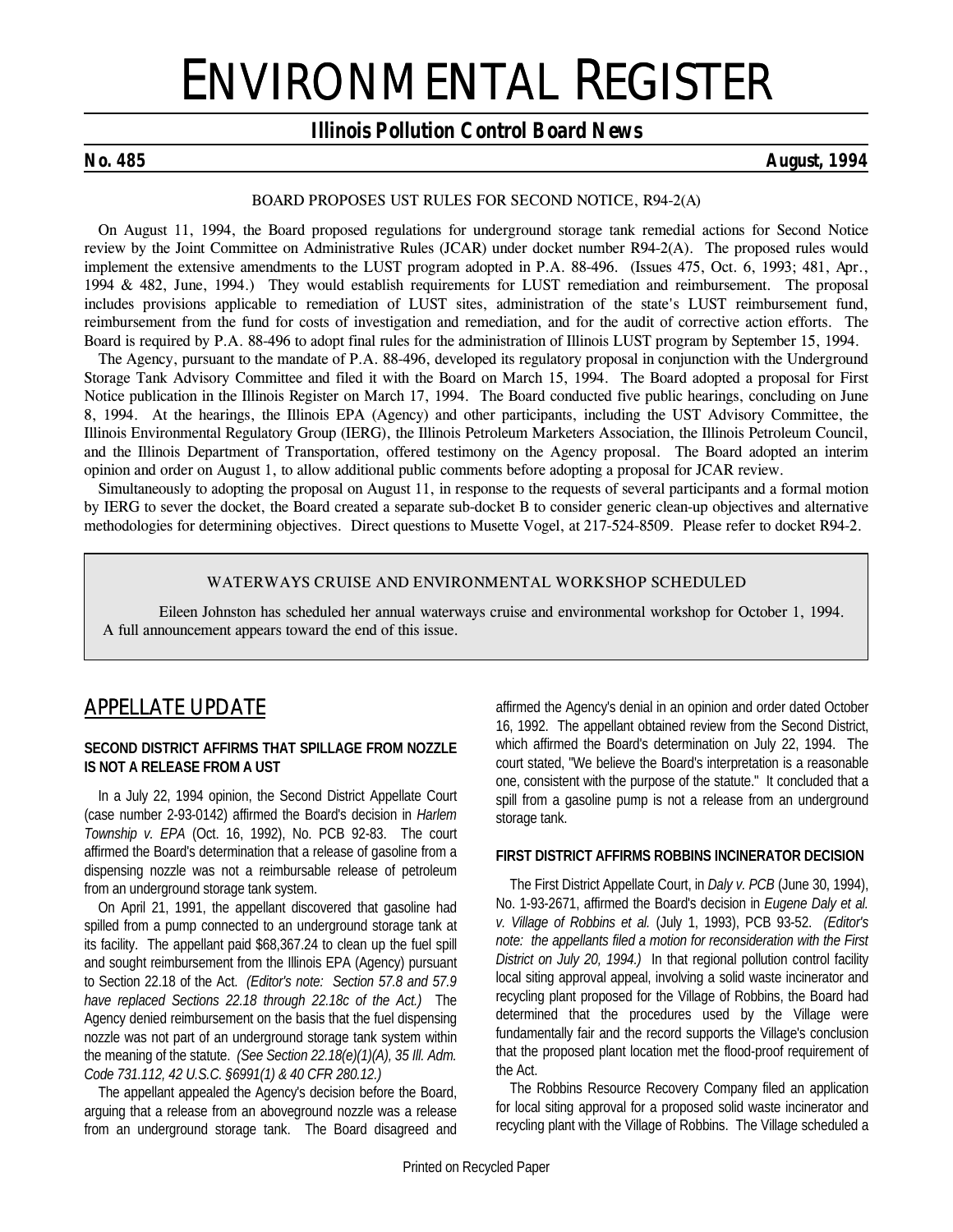public hearing for 6:30 p.m. on December 22, 1992. A rally in favor of the proposed facility occurred at 6:00 p.m. at the hearing location, and the proponents distributed hats, buttons, and literature in favor of the proposed facility. The hearing commenced upon the arrival of the hearing officer at 6:40 p.m. The hearing officer set forth procedures for the conduct of the hearing, but he deviated from them by allowing opponents to the proposed facility to speak first. He allowed each person wishing to make a statement into the record five minutes to speak. For those wishing to continue their statements, a second court reporter was available in another room to take the additional statements beyond the five minutes allowed to each person. After the statements in opposition, Robbins Resource Recovery offered expert testimony to demonstrate that the facility met the statutory requirements for siting suitability. The hearing officer allowed cross-examination of the experts until 11:30 p.m., when he offered to recess until the next day. Since no opponent of the facility requested the recess, the hearing continued until it concluded at 2:30 a.m.

The Village of Robbins board approved the siting on February 2, 1993. Several of the opponents appealed that decision to the Board, arguing that the procedures employed by the Village were fundamentally unfair and that the plant location failed to meet the statutory criterion that requires the facility to either be located outside a 100-year floodplain or be flood-proofed. The Board upheld the Village's decision in a decision dated July 1, 1993. The Board held that the opponents failed to prove that the procedures used by the Village were fundamentally unfair and failed to show that the decision on the flood-proof criterion was against the manifest weight of the evidence. The opponents appealed the decision to the First District Appellate Court.

The First District found that the record supported the Board's conclusion that the rally was not part of the public hearing, and it did not support a conclusion that the village board members participated in the rally. The court found also that although one opponent stated that she made no statement against the proposed facility due to a threat received at the hearing and others did not attend due to the rally, every person that submitted a form to testify did do so. The court further found that the record did not support a conclusion that the hearing officer's statement that interested persons could submit a "sworn statement" for the record after hearing chilled the post-hearing public comment on the proposed facility. Finally, the court noted that the procedures were not unfair due to the late hour of the hearing and the five minute limitation. It observed that the limitation was imposed on both opponents and proponents, and the Village made the second reporter available for longer statements. Further, no opponent responded to the hearing officer's offer to recess until the next day. The First District held that the Board's conclusion that the procedures were fundamentally fair was not against the manifest weight of the evidence. It stated: "There is nothing in the record to suggest that the opponents were denied the right to be heard at the hearing that followed the rally, prohibited from cross[-]examining proponents, or that the rulings on the evidence were anything less than impartial."

Finally, the First District deferred to the Board's decision that the Village satisfied the statutory flood-proof criterion. The court found that the "precondition of flood-proofing emerge[d] from the record and the language referring to it in the [village board's] ordinance."

The court noted that the Village had taken detailed evidence on this criterion, for which "there would be little point . . . if the Village did not intend it as a precondition.

# *RULEMAKING UPDATE*

# **STEEL AND FOUNDRY LANDFILL AMENDMENTS ADOPTED, R90-26(A)**

On July 21, 1994, the Board adopted amendments to the landfill regulations. This parent rulemaking, now docketed as R90-26(A), establishes a set of landfill regulations specific to certain wastes generated by the steel and foundry industries. One segment of the rulemaking, subdocket B, will augment the parent amendments when ultimately adopted. (*See issues 475, Oct. 6, 1993; 478, Jan. 1, 1994; 481, Apr., 1994; 482, May, 1994 & 484, July, 1994.*) The proponents of the amendments are members of the industries that generate the wastes at issue.

After receiving an amended proposal for rulemaking on September 23, 1993, the Board proposed the parent amendments for a second First Notice publication in the *Illinois Register* without substantive review. (*Issue 475, Oct. 6, 1993.*) The Board inserted terms in the text of the proposed amendments for later definition, believing that addition of the definitions would be necessary for understanding and implementing the proposed amendments, if adopted. On December 2, 1993, in response to indications by JCAR staff that it was possible that two related segments of the regulations were incomplete, the Board proposed corrections to the second First Notice. (*Issue 478, Jan., 1994.*) On April 21, 1994, the Board proposed the parent amendments to the Illinois landfill regulations for Second Notice review by the Joint Committee on Administrative Rules (JCAR).

The Board opened subdocket B in response to requests by the proponents of the steel and foundry waste landfill amendments, the Illinois Steel Group and the Illinois Cast Metal Association. On March 31, 1994, the Board proposed the subdocket B amendments for First Notice publication in the *Illinois Register*. The Board proposed the subdocket B amendments for Second Notice review by JCAR on June 23, 1994. The subdocket B amendments, when independently adopted, will add a new provision to the proposed rules relating to facility location. Direct questions to Kathleen M. Crowley, at 312-814-6929. Please refer to docket R90-26.

*(Editor's note: JCAR approved these rules at its meeting of August 16, 1994. The Board has placed them on the September 1, 1994 meeting agenda for adoption.)*

# **DRINKING WATER UPDATE ADOPTED, R94-4**

On July 21, 1994, the Board adopted amendments to the Illinois drinking water regulations that are identical in substance to amendments adopted by U.S. EPA pursuant to the federal Safe Drinking Water Act (SDWA). The SDWA update period covered is from July 1 through December 31, 1994. During that period, U.S. EPA amended its regulations to add two new methods for analyzing total trihalomethanes (TTHMs) in drinking water.

In addition to the new TTHM methods and in response to a request from the Illinois EPA (Agency), the Board included a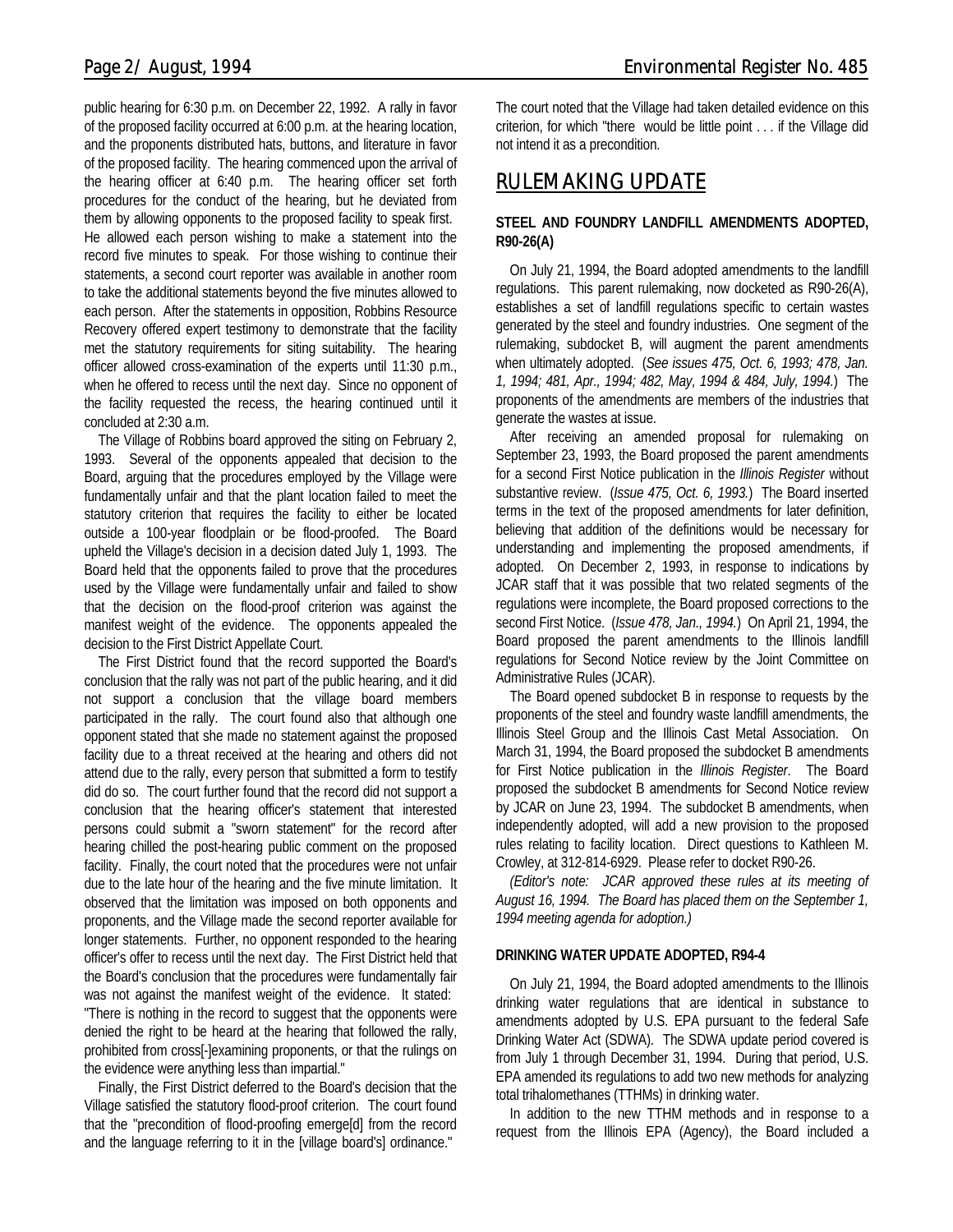number of corrections to the Phase II amendments originally adopted by the Board on November 3, 1992, in R91-3. The Agency asserted that the Phase II corrections were necessary to ensure a grant of state primacy upon review by U.S. EPA.

The Board proposed the amendments on May 5, 1994. A Notice of Proposed Amendments appeared in the *Illinois Register* on May 20, 1994. The Board acted to immediately adopt the amendments at the conclusion of the 45-day public comment period. Direct questions to Michael J. McCambridge, at 312-814-6924. Please refer to docket R94-4.

#### **VEHICLE INSPECTION AND MAINTENANCE PROPOSAL FILED, AMENDMENTS PROPOSED, R94-19 & R94-20**

On July 20, 1994, the Illinois Environmental Protection Agency (Agency) filed two new proposals for Clean Air Act (CAA) rulemaking. The two proposals deal with amendments intended to help implement an enhanced vehicle inspection and maintenance (I/M) program in certain areas in Illinois. One proposal was filed pursuant to the "fast-track" procedures of Section 28.5 of the Act; the other was filed under the identical-in-substance procedures of Sections 7.2 and 28.4.

Section 182(b) and (c) of the CAA, as amended in 1990, requires the use of "inspection and maintenance" (I/M) programs in areas not meeting the national ambient air quality standards (NAAQS) for ozone and/or carbon monoxide. The CAA specifies the use of "basic" I/M programs in "moderate" nonattainment areas and "marginal" nonattainment areas with existing I/M programs. It requires the use of "enhanced" I/M programs in "serious", "severe", and "extreme" ozone nonattainment areas with urbanized populations of 200,000 or more. In Illinois, the Chicago and Metro-East St. Louis (Metro-East) areas are classified as "severe" and "moderate" nonattainment for ozone, respectively, and as such are subject to the I/M requirement.

The General Assembly enacted the Vehicle Emissions Inspection Law (625 ILCS 5/13B) effective January 18, 1994. (P.A. 88-533.) That statute provides authority for the Agency to implement an enhanced I/M program and meet the United States Environmental Protection Agency's (U.S. EPA's) requirements for such a program. P.A. 88-533 mandates enhanced I/M testing for the Metro-East area and certain portions of the Chicago nonattainment area. Section 13B-20 mandates that the Agency propose and the Board adopt implementing regulations using identical-in-substance procedures.

The Agency proposed codified U.S. EPA emissions standards concerning evaporative system pressure and purge testing for the enhanced I/M program by identical-in-substance procedures under Section 28.4 of the Act, which the Board docketed as R94-20. However, major portions of the federal enhanced I/M scheme are not codified in federal regulations, but exist only as federal guidance. Since Section 7.2 of the Act defines "identical-insubstance" rulemaking and establishes conditions for its use, allowing the Board only to adopt federal rules using this mechanism, the Agency filed a separate proposal pursuant to the fast-track procedure of Section 28.5 to deal with proposed regulations largely based on federal guidance documents.

The R94-19 rulemaking was filed pursuant to the "fast-track"

rulemaking provisions of Section 28.5 of the Environmental Protection Act. As previously reported for earlier-filed CAAA proceedings, (*See Environmental Register issues 461 (Dec. 2, 1992), 462 (Dec. 16, 1992), 465 (Feb. 24, 1993), 467 (Mar. 24, 1993), 468 (Apr. 7, 1993), 478 (Jan., 1994) & 482 (May, 1994).*), Section 28.5 requires the Board to proceed within set time-frames toward the adoption of the proposed amendments. The Board lacks any discretion under the statute to adjust these time-frames under any circumstances.

The statute requires the Board to schedule three hearing dates in this matter, each for a prescribed purpose. The first day of hearing is reserved for presentation by the Agency and questions of Agency witnesses. The second scheduled day of hearing, if it occurs, is reserved for presentation by affected entities and all other interested persons. The third scheduled day of hearing, if it occurs, is reserved for any Agency response and responses of other parties. The hearings will be continued from day to day, as necessary, until all business is completed. However, the second and third hearing dates are subject to cancellation if the level of public interest and participation so warrant. The Hearings are scheduled to occur as follows:

| James R. Thompson Center                |            |
|-----------------------------------------|------------|
| 100 West Randolph Street                |            |
| Chicago, Illinois                       |            |
| 10:15 a.m., Thursday, September 8, 1994 | Room 8-031 |
| 10:00 a.m., Friday, October 7, 1994     | Room 9-040 |
| 10:00 a.m., Friday, October 21, 1994    | Room 9-040 |

The Board will conduct a public hearing in the R91-20 identicalin-substance proceeding to comply with federal requirements. That hearing is scheduled to occur as follows:

| James R. Thompson Center                |            |
|-----------------------------------------|------------|
| 100 West Randolph Street                |            |
| Chicago, Illinois                       |            |
| 10:00 a.m., Thursday, September 8, 1994 | Room 8-031 |

Direct questions to Michael J. McCambridge, at 312-814-6924.

### **BOARD DENIES EMERGENCY AMENDMENTS TO HAZARDOUS WASTE EXCLUSION, ORDERS COMMENTS SUBMITTED, R94-18**

On July 1, 1994, Burlington Environmental Inc. filed a petition for rulemaking with the Board. Burlington requested that the Board adopt certain amendments promulgated by U.S. EPA on February 18, 1994. On July 18, 1994, Burlington requested that the Board adopt the amendments as emergency amendments under Section 5-45 of the Administrative Procedure Act (5 ILCS 100/5-45). The Agency responded on July 20, 1994, challenging the need for an emergency rule.

The amendments sought by Burlington would follow the federal lead in expanding the amount of hazardous waste used for treatability studies that is not subject to regulation as a hazardous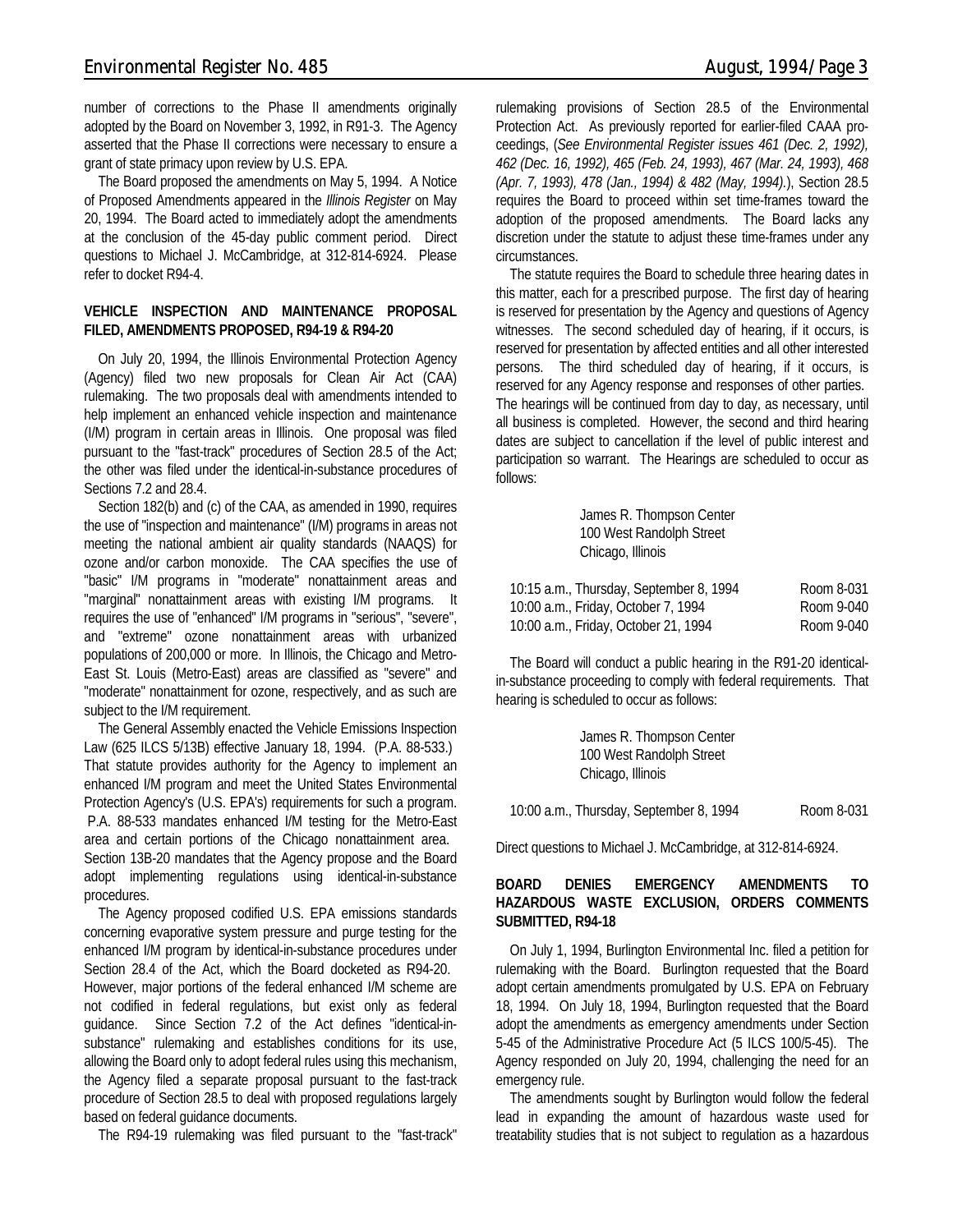waste. Burlington stated that it would suffer a competitive disadvantage if the Board did not immediately adopt the substance of the federal amendments. The Board declined to find that an emergency existed as would justify an emergency amendment. It noted that the Board intended to proceed to propose the amendments sought using identical-in-substance

rulemaking procedures on August 11, 1994, under docket number R94-17. The Board estimated that it could conclude that proceeding by January 5, 1995 and ordered Burlington to comment on the relationship between its proposal and the imminent identicalin-substance proposal when that is released to the public. Direct all questions to Michael J. McCambridge, at 312-814-6924, or Diane F. O'Neill, at 312-814-6062.

# *FOR YOUR INFORMATION*

## **RESTRICTED STATUS AND CRITICAL REVIEW LISTS FOR SEWAGE TREATMENT IN THIS ISSUE**

The Illinois Environmental Protection Agency, Division of Water Pollution Control, is publishing copies of the Division's Restricted Status and Critical Review lists at the end of this issue of the Environmental Register. These lists reflect the status as of June 30, 1994.

### **GOVERNOR SIGNS EXEMPTION FOR LANDSCAPE WASTE TRANSFER STATIONS FROM REGIONAL POLLUTION CONTROL FACILITY SITING APPROVAL LAW**

Governor Edgar signed Public Act 88-557 (formerly S.B. 1138; sponsored by Mahar and Novak) into law on Wednesday, July 27, 1994. This act amends the "S.B. 172" local siting approval procedure for regional pollution control facilities contained in Section 39.2 of the Environmental Protection Act (415 ILCS 100/39.2) to exempt certain waste transfer stations from the requirement for local siting approval before obtaining a permit from the Illinois EPA. Now excluded from the siting approval requirement are those waste transfer stations that exclusively handle landscape waste, such as leaves, grass, and twigs. In order to address potential odor problems, the bill contains a caveat that no single load of landscape waste may be kept at such a facility for longer than 24 hours. In place of going through the S.B. 172 local siting approval procedure, such facilities would instead require only local zoning approval. The amendments apply statewide. The amendments were effective on the date the Governor signed them, July 27, 1994. The anticipated result of these amendments is that it will now be easier to site landscape waste transfer facilities than it was when these proposed facilities were required to go through the more rigorous S.B. 172 siting process.

# *FINAL ACTIONS - July 21, 1994 BOARD MEETING*

91-86 Raymond D. Moore and Mary A. Moore v. IEPA - The Board granted voluntary withdrawal of this underground storage tank reimbursement appeal involving a Cook County facility, since the petitioner acknowledged receipt of \$9,500.00, as agreed in the joint stipulation and settlement agreement filed May 18, 1994.

92-212 Pekin Metro Landfill v. IEPA - The Board granted voluntary withdrawal of this land permit appeal involving a Tazewell County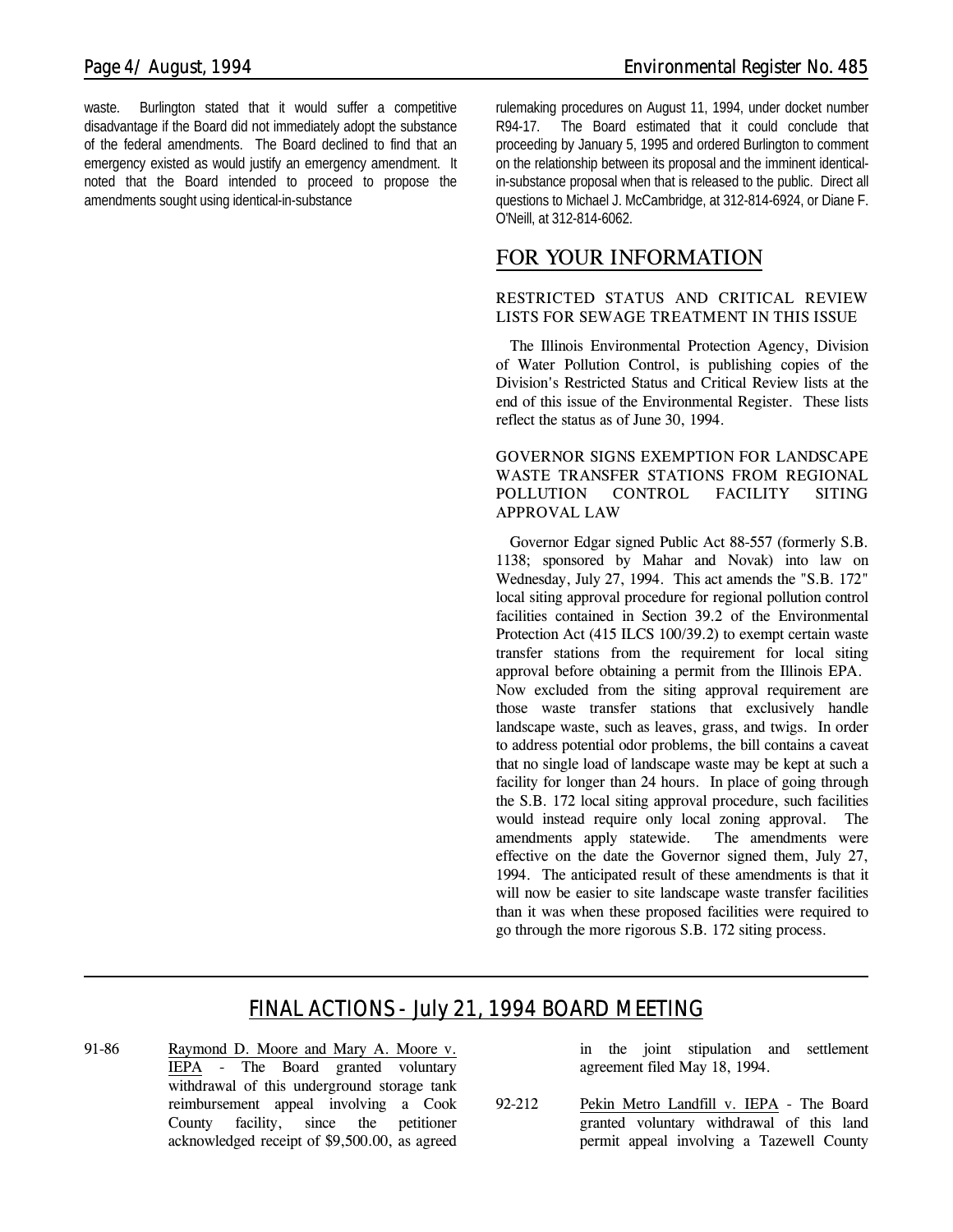facility, upon the petitioner's request and representation that the parties have entered into a consent order that resolves the issues.

- 93-1 Pekin Metro Landfill v. IEPA The Board granted voluntary withdrawal of this land permit appeal involving a Tazewell County facility, upon the petitioner's request and representation that the parties have entered into a consent order that resolves the issues.
- 93-204 Mark and Jeanne Doruff, William and Marla Bolen, Ralph Nuzzo, Roman and Geri Maluk, Jagvir and Arivijaya Singh, Aurelio and Nellie Reyes, and Dan Rodriguez v. Bloomingdale Elementary School District 13 and FGM, Inc. - The Board accepted a stipulation and settlement agreement and dismissed this citizens noise enforcement action against a DuPage County facility.
- 94-58 City of Geneva v. Waste Management of Illinois, and County Board, County of Kane, State of Illinois - The Board affirmed the local approval of a proposed Kane County regional pollution control facility (landfill expansion).
- 94-82 H.C.T.K., Inc. v. IEPA The Board granted voluntary withdrawal of this underground storage tank reimbursement appeal involving a Marion County facility, upon the petitioner's request and representation that the parties have entered into a stipulation and settlement agreement that resolves the issues.
- 94-92 USA Waste Services, Inc. (Countryside Landfill) v. IEPA - The Board granted this Lake County landfill facility a six-month variance from the regulatory deadline for filing its application for significant permit modification.
- 94-147 Capital Asset Corporation and Industrial Investors Limited Partnership v. IEPA - The Board granted voluntary withdrawal of this underground storage tank reimbursement appeal involving a Winnebago County facility.
- 94-153 Waste Management of Illinois, Inc. v. IEPA The Board granted the petitioner's motion for summary judgment, deeming its supplemental

permit application for its Christian County facility complete and remanding it to the Agency for technical review.

- 94-173 People of the State of Illinois v. Health O Meter Products, Inc. - The Board accepted a stipulation and settlement agreement in this air enforcement action against a Cook County facility, ordered the respondent to pay a civil penalty of \$12,000.00, and ordered it to cease and desist from further violation.
- 94-196 Marathon Oil Company v. IEPA Upon receipt of an Agency recommendation, the Board granted the petitioner's Crawford County facility a 25-day provisional variance from certain of the carbon monoxide emissions limitations.
- 94-197 Twice Over Clean, Inc. v. IEPA Upon receipt of an Agency recommendation, the Board granted this Peoria County facility a 30 day provisional variance from the 90-day limitation on accumulation of hazardous waste.
- AC 94-21 IEPA v. Dennis W. Gaebel The Board accepted an agreed order, found that the respondent had violated Section 21(p)(1) of the Act at its Adams County facility, and ordered the him to pay a civil penalty of \$500.00.
- AC 94-33 Will County v. Beecher Development Landfill - The Board entered a default order, finding that the respondent had violated Section  $21(0)(12)$  of the Act at its Will County facility and ordering the it to pay a civil penalty of \$500.00.
- AC 94-34 IEPA v. City of Freeport The Board entered a default order, finding that the respondent had violated Section  $21(0)(5)$  of the Act at its Stephenson County facility and ordering the it to pay a civil penalty of \$500.00.
- R90-26(B)In the Matter of: Steel and Foundry Industry Amendments to the Landfill Regulations (35 Ill. Adm. Code 810 through 815 and 817) - Board Member E. Dunham abstained. *See Rulemaking Update.*
- R94-4 Safe Drinking Water Act, Update U.S. EPA Regulations (July 1, 1993 through December 31, 1993) - *See Rulemaking Update.*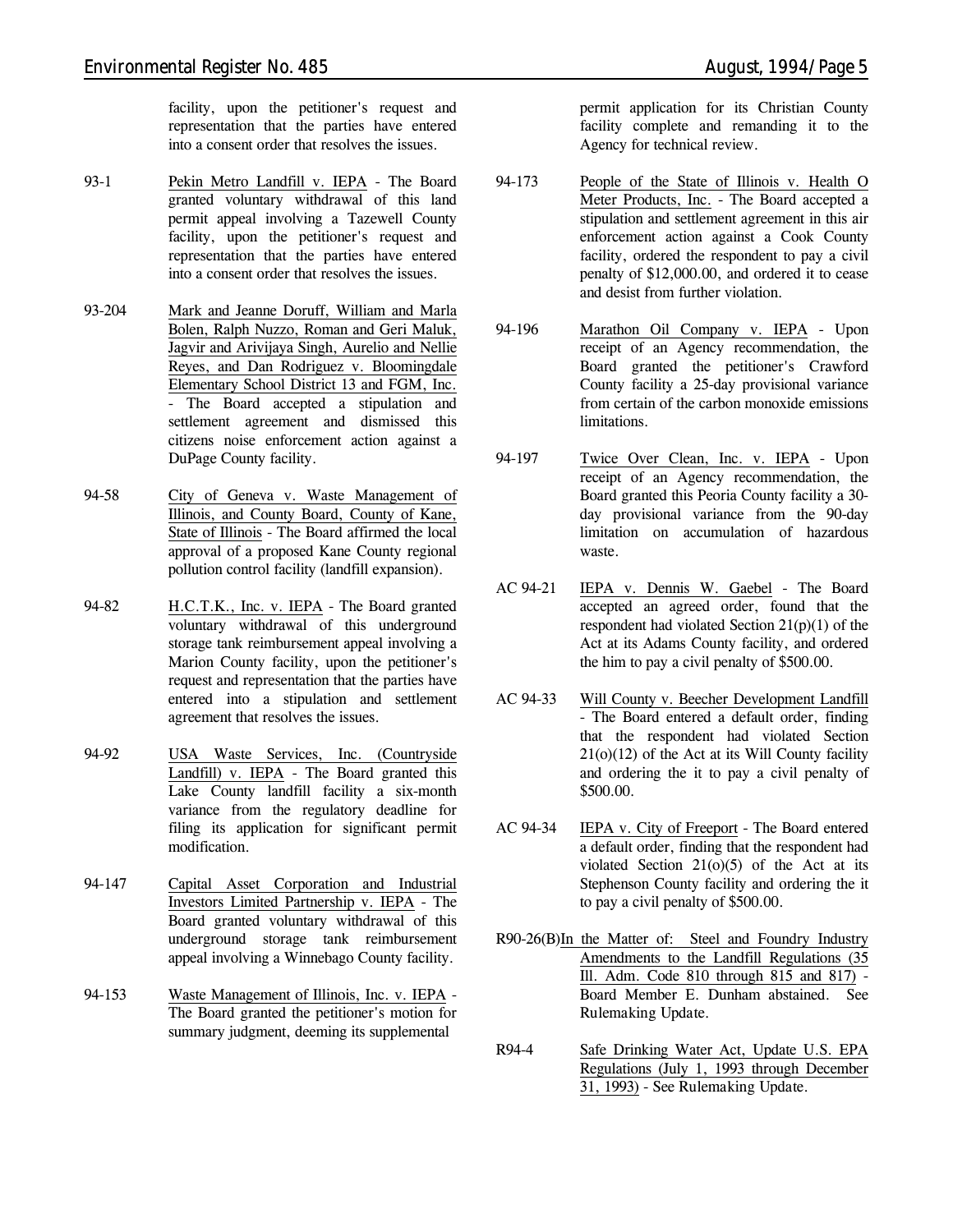# *NEW CASES - July 21, 1994 BOARD MEETING*

- 94-160 BTL Specialty Resins Corporation v. IEPA The Board accepted an amended petition in this RCRA permit appeal involving a Cook County facility and set it for hearing.
- 94-163 Richard E. Gaunt, Sr. v. IEPA The Board accepted an amended petition in this underground storage tank reimbursement appeal involving a Tazewell County facility and set it for hearing.
- 94-177 Burlington Environmental, Inc. v. IEPA The Board accepted an amended petition in this RCRA land variance proceeding involving a Monroe County facility and set it for hearing.
- 94-178 Herrin Security Bank v. Shell Oil Company The Board held this citizen's land enforcement action involving a Williamson County facility.
- 94-190 People of the State of Illinois v. Best Foam Fabricators - Upon receipt of proposed stipulation and settlement agreement and an agreed motion to request relief from the hearing requirement in this Emergency Planning and Community Right-to-Know Act (EPCRA) enforcement action against a Cook County facility, the Board ordered publication of the required newspaper notice.
- 94-191 Arco Products Company, a division of Atlantic Richfield Company v. IEPA - The Board accepted this NPDES permit appeal involving a facility in Cook County and set it for hearing.
- 94-192 Christ Episcopal Church v. Office of the State Fire Marshal - The Board accepted this underground storage tank reimbursement appeal involving a facility in Lake County and set it for hearing.
- 94-193 First Colonial Bank-Rosemont v. IEPA The Board accepted this underground storage tank appeal involving a facility in Cook County and set it for hearing.
- 94-194 Freeman Unit Coal Mining Company v. IEPA - The Board held this NPDES water variance involving a facility in Jefferson County for an Agency recommendation.
- 94-195 Land and Lakes Co., JMC Operations, Inc., and NBD Trust Company of Illinois as Trustee

Under Trust No. 2624 EG v. Village of Romeoville - The Board accepted this appeal of a local siting denial for the proposed expansion of a Will County regional pollution control facility (landfill) and set it for hearing.

- 94-196 Marathon Oil Company v. IEPA *See Final Actions.*
- 94-197 Twice Over Clean, Inc. v. IEPA *See Final Actions.*
- AS 94-12 In the Matter of: Petition of Waste Management of Illinois, Inc. for an Adjusted Standard from 35 Ill. Adm. Code Sections 807.665(b) and 811.714(b) - The Board held this petition for an adjusted standard from certain of the landfill financial responsibility requirements, pending receipt of proof of publication.
- AS 94-13 In the Matter of: Petition of Browning-Ferris Industries of Illinois, Inc.; Browning-Ferris Industries of Iowa, Inc.; and, BFI Modern Landfill, Inc. for an Adjusted Standard from 35 Ill. Adm. Code 811.714(b) - The Board held this petition for an adjusted standard from certain of the landfill financial responsibility requirements, pending receipt of proof of publication.
- R94-17 In the Matter of: RCRA Subtitle C Update, USEPA Regulations (January 1, 1994 through June 30, 1994) - *See Rulemaking Update.*
- R94-18 In the Matter of: Revisions of Treatability Testing Exclusion Limits: Amendment to 35 Ill. Adm. Code Sections 721.104(f)(e), (4) and (5) - *See Rulemaking Update.*
- R94-19 In the Matter Of: Enhanced Vehicle Inspection and Maintenance (I/M) Regulations Amendments 35 Ill. Adm. Code 240 (Rulemaking) - *See Rulemaking Update.*
- R94-20 In the Matter Of: Enhanced Vehicle Inspection and Maintenance (I/M) Regulations Amendments 35 Ill. Adm. Code 240 (Identical-in-Substance) - *See Rulemaking Update.*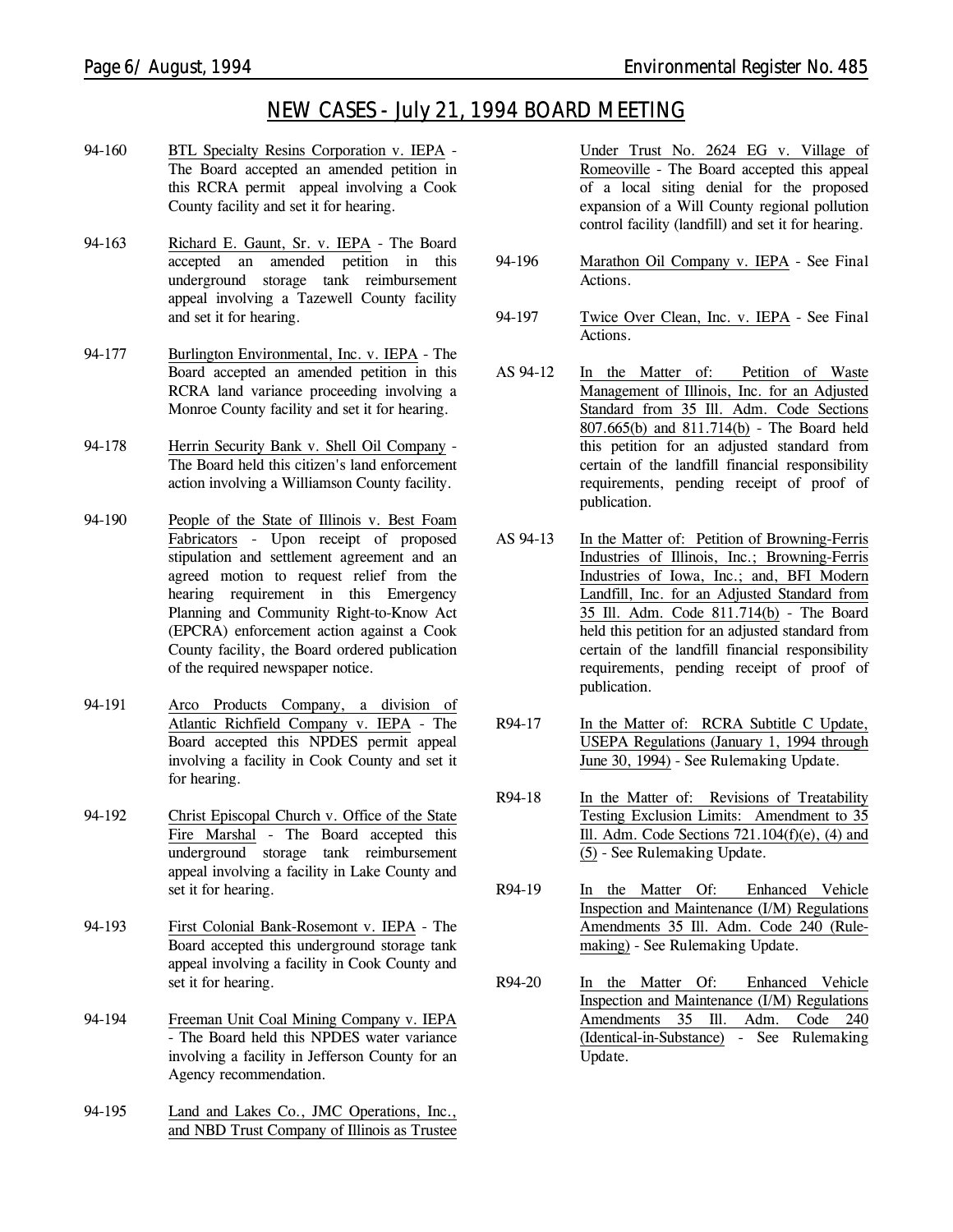# *CALENDAR OF HEARINGS*

All hearings held by the Board are open to the public. All Pollution Control Board Meetings (highlighted) are open to the public but public participation is generally not allowed. Times and locations are subject to cancellation and rescheduling without notice. Confirmation of hearing dates and times is available from the Clerk of the Board at 312-814-6931.

| August 3<br>9:30 a.m.   | R 93-29<br>R, Land                             | In the Matter of: Regulation of Landscape Waste Compost Facilities, 35 Ill. Adm.<br>Code 830-832 - James R. Thompson Center, Room 9-031, 100 West Randolph Street,<br>Chicago.                                                                                                          |
|-------------------------|------------------------------------------------|-----------------------------------------------------------------------------------------------------------------------------------------------------------------------------------------------------------------------------------------------------------------------------------------|
| August 4<br>10:30 a.m.  | R 94-16<br>R, Air                              | In the Matter of: 5% ROP Plan Control Measures for VOM Emissions--Part III: Air<br>Oxidation and Organic Emissions from Storage and Loading Operations: Amendments<br>to 35 Ill. Adm. Code 211, 218 & 219 - James R. Thompson Center, Room 9-040, 100<br>West Randolph Street, Chicago. |
| August 9<br>11:00 a.m.  | R 94-15<br>R, Air                              | In the Matter of: 5% ROP Plan Control Measures for VOM Emissions--Part II:<br>Marine Vessel Loading: Amendments to 35 Ill. Adm. Code 211, 218 & 219 -<br>Department of Transportation Classroom, 1100 East Port Plaza Drive, Collinsville.                                              |
| August 11<br>10:30 a.m. |                                                | Pollution Control Board Meeting, James R. Thompson Center, 100 W. Randolph<br>St., Conference Room 9-040, Chicago                                                                                                                                                                       |
| August 18<br>10:00 a.m. | PCB 94-43<br>$P-A$ ,<br>Open<br><b>Burning</b> | American Tree Service, Inc. v. EPA - Sangamon County Board Chambers, Room 201,<br>200 South Ninth Street, Springfield.                                                                                                                                                                  |
| August 22<br>9:30 a.m.  | <b>PCB 94-80</b><br><b>UST-FRD</b>             | Gunite Corporation v. EPA - Winnebago County Courthouse, County Boardroom, 400<br>West State Street, Rockford.                                                                                                                                                                          |
| August 23<br>10:00 a.m. | R 94-11<br>R, Air                              | In the Matter of: Procedural Rules Revision: Appeals from Office of State Fire<br>Marshall Determinations, 35 Ill. Adm. Code 107 - Illinois Medical Society Building,<br>600 South Second Street, Third Floor, Springfield.                                                             |
| August 25<br>9:30 a.m.  | AC 94-20<br>AC                                 | County of DuPage v. Waste Management of Illinois (Green Valley Landfill) - DuPage<br>County Administration Building, Room 2700-A, 421 North County Farm Road,<br>Wheaton.                                                                                                               |
| August 25<br>10:00 a.m. | PCB 94-25<br><b>WWSE</b>                       | Shell Oil Company v. EPA - DuPage County Courthouse, Court Room 2001, 505<br>North County Farm Road, Wheaton.                                                                                                                                                                           |
| August 26<br>10:00 a.m. | AS 94-10<br><b>HW</b> Delist                   | In the Matter of: Petition of Envirite Corporation for Revised Adjusted Standard from<br>35 Ill. Adm. Code 721. Subpart D - Harvey City Hall, Council Chambers, 15320<br>Broadway, Harvey.                                                                                              |
| August 26<br>9:00 a.m.  | PCB 94-25<br><b>WWSE</b>                       | Shell Oil Company v. EPA - DuPage County Courthouse, Court Room 2001, 505<br>North County Farm Road, Wheaton.                                                                                                                                                                           |
| August 29<br>10:00 a.m. | PCB 94-128<br>P-A, RCRA                        | National Coatings, Inc. v. EPA - Knox County Courthouse, Conference Room, 200<br>South Cherry Street, Galesburg.                                                                                                                                                                        |
| August 29<br>10:00 a.m. | PCB 93-248<br>$L-E$                            | People of the State of Illinois v. John Prior and Industrial Salvage, Inc. - Centralia City<br>Hall, Council Chambers, 222 South Poplar Street, Centralia.                                                                                                                              |
| August 30<br>10:00 a.m. | PCB 93-248<br>$L-E$                            | People of the State of Illinois v. John Prior and Industrial Salvage, Inc. - Centralia City<br>Hall, Council Chambers, 222 South Poplar Street, Centralia.                                                                                                                              |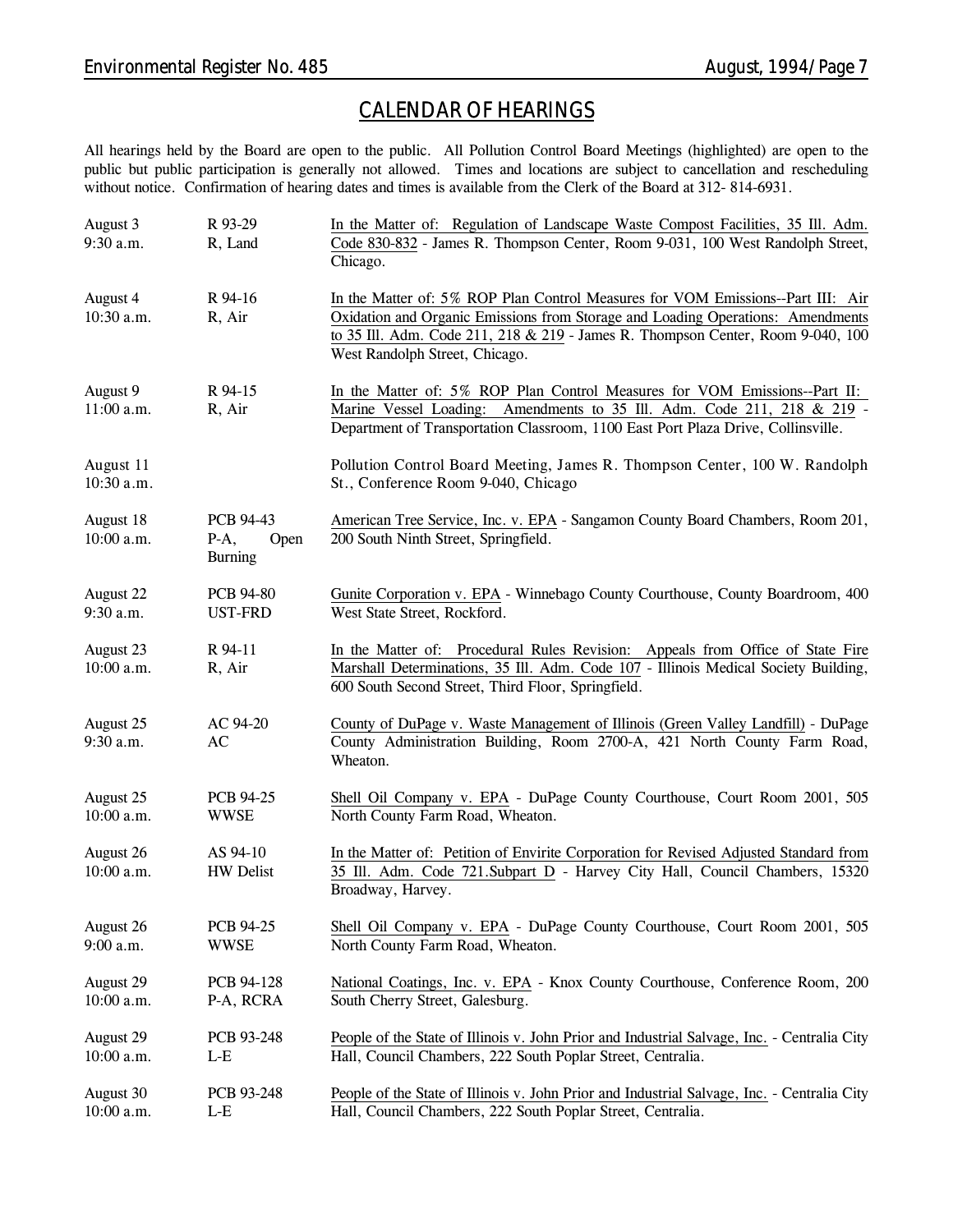| September 1<br>10:30 a.m.    |                                  | Pollution Control Board Meeting, James R. Thompson Center, 100 W. Randolph<br>St., Conference Room 9-040, Chicago                                                                                                   |
|------------------------------|----------------------------------|---------------------------------------------------------------------------------------------------------------------------------------------------------------------------------------------------------------------|
| September 2<br>10:00 a.m.    | PCB 94-179<br>$L-S-R$            | Solvent Systems International v. Village fo Hampshire - Hampshire Village Hall,<br>Samuel Rowell Meeting Room, 234 South State Street, Hampshire.                                                                   |
| September 7<br>10:00 a.m.    | PCB 93-196<br>$A-V$              | TRW, Inc. v. EPA - Clark County Courthouse, County Board Room, Marshall.                                                                                                                                            |
| September 8<br>10:15 a.m.    | R94-19<br>R, Air                 | In the Matter of: Enhanced Vehicle Inspection and Maintenance (I/M) Regulations, 35<br>Ill. Adm. Code 240 (fast-track) - James R. Thompson Center, 100 West Randolph<br>Street, Room 8-031, Chicago.                |
| September 8<br>10:00 a.m.    | R94-20<br>R, Air                 | In the Matter of: Enhanced Vehicle Inspection and Maintenance (I/M) Regulations, 35<br>Ill. Adm. Code 240 (identical-in-substance) - James R. Thompson Center, 100 West<br>Randolph Street, Room 8-031, Chicago.    |
| September 9<br>9:00 a.m.     | AC 94-28<br>AC                   | Sangamon County v. ESG Watts, Inc. (Springfield Twp./Sangamon Valley Landfill) -<br>Illinois Pollution Control Board, Suite 402, 600 South Second Street, Springfield.                                              |
| September 9<br>12:00 p.m.    | AC 94-29<br>AC                   | Sangamon County v. ESG Watts, Inc. (Springfield Twp./Sangamon Valley Landfill) -<br>Illinois Pollution Control Board, Suite 402, 600 South Second Street, Springfield.                                              |
| September 12<br>9:00 a.m.    | PCB 94-176<br>P-A, Land          | ESG Watts, Inc. (Sangamon Valley Landfill) v. EPA - Springfield Municipal Building,<br>City Council Chambers, Third Floor, 7th and Monroe Streets, Springfield.                                                     |
| September 14<br>$10:00$ a.m. | PCB 94-177<br>L-V, RCRA          | Burlington Environmental, Inc. v. EPA - Columbia City Hall, City Council Chambers,<br>208 Rapp Street, Columbia.                                                                                                    |
| September 15<br>10:30 a.m.   |                                  | Pollution Control Board Meeting, James R. Thompson Center, 100 W. Randolph<br>St., Conference Room 9-040, Chicago                                                                                                   |
| September 16<br>10:00 a.m.   | PCB 94-195<br>$L-S-R$            | Land and Lakes Co., JMC Operations, Inc. and NBD Trust Company of Illinois, as<br>Trustee under Trust No. 2624 EG v. Village of Romeoville - Romeoville Village Hall,<br>Board Room, 13 Montrose Drive, Romeoville. |
| September 19<br>10:00 a.m.   | PCB 94-192<br><b>UST-FRD</b>     | Christ Episcopal Church v. Office of the State Fire Marshall - Waukegan City Hall,<br>Upstairs Conference Room, 106 North Utica, Waukegan.                                                                          |
| September 22<br>$10:00$ a.m. | PCB 94-159<br><b>UST-FRD</b>     | Grimm's Diversified Services Corp. v. EPA - Public Library District, 315 West<br>Pershing Street, Morton.                                                                                                           |
| September 30<br>$10:00$ a.m. | PCB 94-150<br>A&N-E,<br>Citizens | Angela M. White v. Terry & Billie Van Tine & Schneider Transport, Inc. - City<br>Council Chambers, 211 North Hamilton, Monticello.                                                                                  |
| October 4<br>1:00 p.m.       | AC 94-8<br>AC                    | EPA v. Atkinson Landfill Company (Henry County Landfill #2) - E.M.A. office,<br>Henry County Jail, Cambridge.                                                                                                       |
| October 6<br>10:30 a.m.      |                                  | Pollution Control Board Meeting, James R. Thompson Center, 100 W. Randolph<br>St., Conference Room 9-040, Chicago                                                                                                   |
| October 7<br>10:00 a.m.      | R94-19<br>R, Air                 | In the Matter of: Enhanced Vehicle Inspection and Maintenance (I/M) Regulations, 35<br>Ill. Adm. Code 240 (fast-track) - James R. Thompson Center, 100 West Randolph<br>Street, Room 9-040, Chicago.                |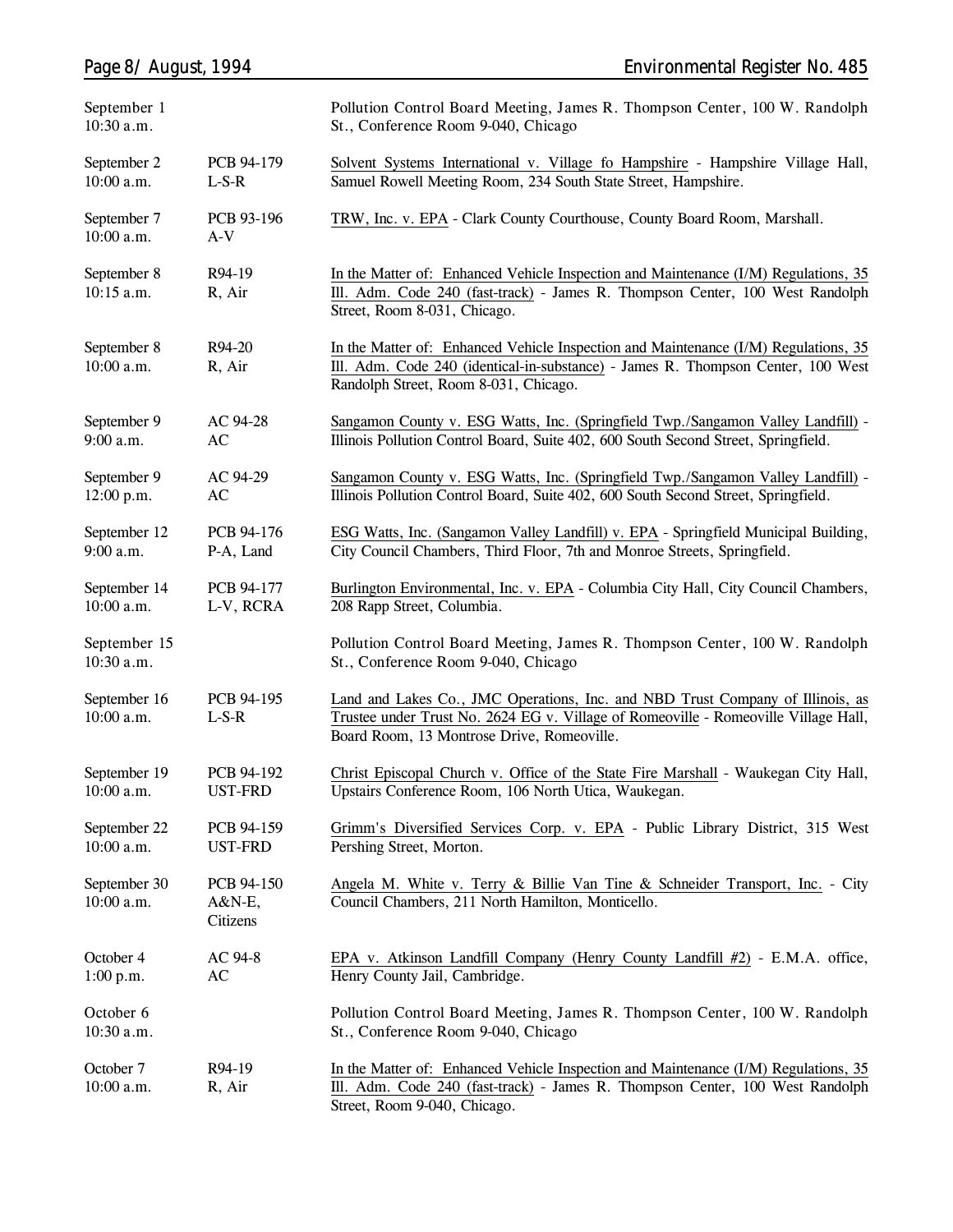# *Environmental Register No. 485 August, 1994/Page 9*

| October 12<br>9:00 a.m.    | PCB 94-127<br>L-E            | People of the State of Illinois v. James Lee Watts, individually and d/b/a Watts<br>Trucking Service, Inc., and ESG Watts, Inc. - Illinois Pollution Control Board, Suite<br>402, 600 South Second Street, Springfield. |  |
|----------------------------|------------------------------|-------------------------------------------------------------------------------------------------------------------------------------------------------------------------------------------------------------------------|--|
| October 14<br>9:30 a.m.    | AS 94-11<br>Land             | In the Matter of: Petition of Winnebago Reclamation Service, Inc. for an Adjusted<br>Standard from 35 Ill. Adm. Code 811.710(c) and 811.713(c)(1) - County Boardroom,<br>400 West State Street, Rockford.               |  |
| October 20<br>10:30 a.m.   |                              | Pollution Control Board Meeting, James R. Thompson Center, 100 W. Randolph<br>St., Conference Room 9-040, Chicago                                                                                                       |  |
| October 21<br>10:00 a.m.   | R94-19<br>R, Air             | In the Matter of: Enhanced Vehicle Inspection and Maintenance (I/M) Regulations, 35<br>Ill. Adm. Code 240 (fast-track) - James R. Thompson Center, 100 West Randolph<br>Street, Room 9-040, Chicago.                    |  |
| October 25<br>1:00 p.m.    | PCB 94-146<br>N-E, Citizens  | Dorothy L. Hoffman v. City of Columbia - Columbia City Hall, City Council Room,<br>208 South Rapp, Columbia.                                                                                                            |  |
| October 28<br>10:00 a.m.   | <b>PCB 94-26</b><br>P-A, Air | Marathon Oil Company v. EPA - Robinson Library, 606 North Jefferson, Robinson.                                                                                                                                          |  |
| October 28<br>10:00 a.m.   | <b>PCB 94-27</b><br>$A-V$    | Marathon Oil Company v. EPA - Robinson Library, 606 North Jefferson, Robinson.                                                                                                                                          |  |
| November 3<br>10:30 a.m.   |                              | Pollution Control Board Meeting, James R. Thompson Center, 100 W. Randolph<br>St., Conference Room 9-040, Chicago                                                                                                       |  |
| December 1<br>10:30 a.m.   |                              | Pollution Control Board Meeting, James R. Thompson Center, 100 W. Randolph<br>St., Conference Room 9-040, Chicago                                                                                                       |  |
| December 12<br>10:00 a.m.  | PCB 94-191<br>P-A, NPDES     | Arco Products Company, a Division of Atlantic Richfield Company v. EPA - James R.<br>Thompson Center, Suite 11-500, 100 West Randolph Street, Chicago.                                                                  |  |
| December 15<br>10:30 a.m.  |                              | Pollution Control Board Meeting, James R. Thompson Center, 100 W. Randolph<br>St., Conference Room 9-040, Chicago                                                                                                       |  |
| January 12<br>$10:30$ a.m. |                              | Pollution Control Board Meeting, James R. Thompson Center, 100 W. Randolph<br>St., Conference Room 9-040, Chicago                                                                                                       |  |
| February 16<br>10:30 a.m.  |                              | Pollution Control Board Meeting, James R. Thompson Center, 100 W. Randolph<br>St., Conference Room 9-040, Chicago                                                                                                       |  |
| March 16<br>10:30 a.m.     |                              | Pollution Control Board Meeting, James R. Thompson Center, 100 W. Randolph<br>St., Conference Room 9-040, Chicago                                                                                                       |  |
| April 20<br>10:30 a.m.     |                              | Pollution Control Board Meeting, James R. Thompson Center, 100 W. Randolph<br>St., Conference Room 9-040, Chicago                                                                                                       |  |
| May 18<br>$10:30$ a.m.     |                              | Pollution Control Board Meeting, James R. Thompson Center, 100 W. Randolph<br>St., Conference Room 9-040, Chicago                                                                                                       |  |
| June 15<br>10:30 a.m.      |                              | Pollution Control Board Meeting, James R. Thompson Center, 100 W. Randolph<br>St., Conference Room 9-040, Chicago                                                                                                       |  |

# **Calendar Codes**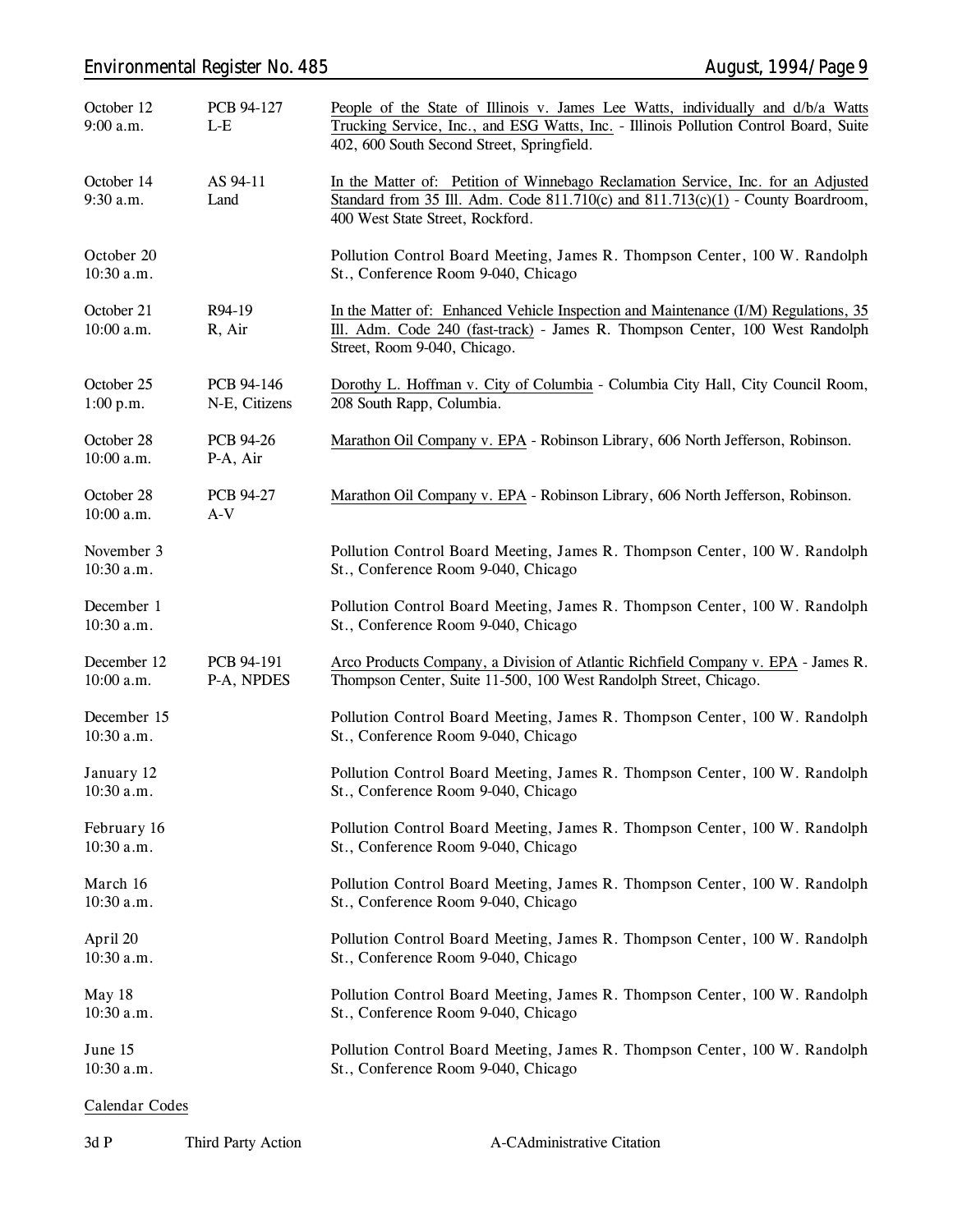| $A-E$         | Air Enforcement                                               | A&N-EAir and Noise Enforcement                                                  |
|---------------|---------------------------------------------------------------|---------------------------------------------------------------------------------|
| $A-S$         | <b>Adjusted Standard</b>                                      | A-VAir Variance                                                                 |
| <b>CSO</b>    | Combined Sewer Overflow Exception                             | EPCRA-EEmergency Planning and Community Right to                                |
|               |                                                               | Know Act Enforcement                                                            |
| <b>GW</b>     | Groundwater                                                   | HW DelistRCRA Hazardous Waste Delisting                                         |
| L-E           | Land Enforcement                                              | L-S-RLandfill Siting Review                                                     |
| $L-V$         | Land Variance                                                 | N-ENoise Enforcement                                                            |
| $N-V$         | Noise Variance                                                | P-APermit Appeal                                                                |
| PWS-E         | <b>Public Water Supply Enforcement</b>                        | <b>PWS-VPublic Water Supply Variance</b>                                        |
| R             | <b>Regulatory Proceeding</b>                                  | RCRAResource Conservation and Recovery Act proceeding<br>(hazardous waste only) |
| <b>RCRA-E</b> | <b>RCRA</b> Enforcement                                       | <b>RCRA-VRCRA Variance</b>                                                      |
| $S_{02}$      | S02 Alternative Standards (35 ILL. ADM.<br>CODE $302.211(f))$ | <b>SWH-ESpecial Waste Hauling Enforcement</b>                                   |
| SWH-V         | Special Waste Hauling Variance                                | <b>TThermal Demonstration Rule</b>                                              |
| T-C           | <b>Tax Certifications</b>                                     | <b>T-STrade Secrets</b>                                                         |
| UST-E         | <b>Underground Storage Tank Enforcement</b>                   | UST-FRDUnderground Storage Tank Fund Reimbursement<br>Determination             |
| W-E           | Water Enforcement                                             | W-VWater Variance                                                               |
| <b>WWSE</b>   | Water-Well Setback Exception                                  |                                                                                 |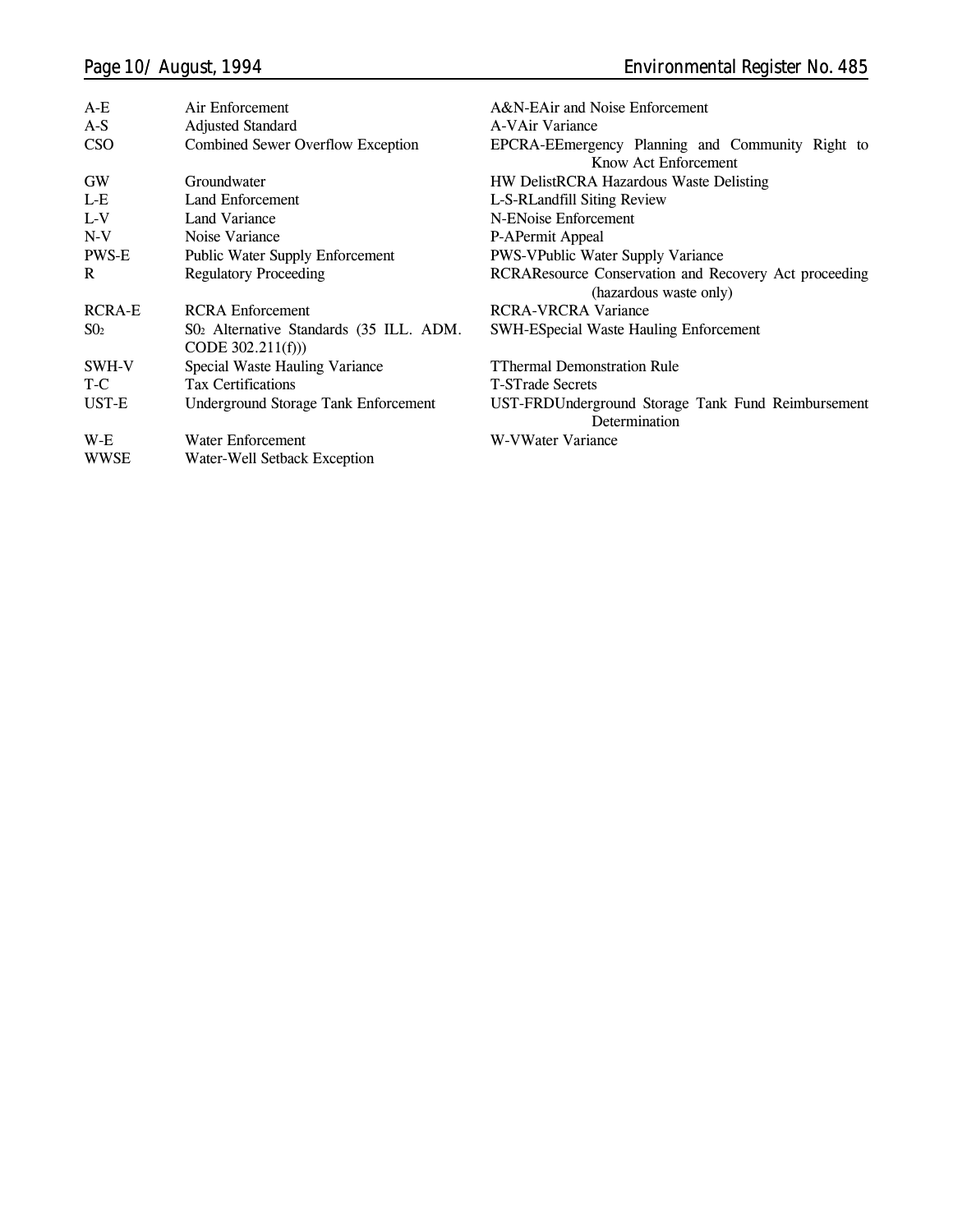REMAINING

#### ILLINOIS ENVIRONMENTAL PROTECTION AGENCY DIVISION OF WATER POLLUTION CONTROL RESTRICTED STATUS LIST

In order to comply with 35 Illinois Administrative Code Section 306.401 Illinois Pollution Control Board Regulations, the Illinois EPA has prepared the following list of Restricted Status is defined as the Agency determination that a sewer or lift station has reached hydraulic capacity or that a sewage treatment plant has reached design capacity, such that additional sewer connection permits may no longer be issued without causing a violation of the Act or Regulations. Please note that the list is continually being revised to reflect the current situation. Therefore, if you have any questions on the capability of a treatment facility or transport system, please contact this Agency for a final determination. This listing reflects the status as of June 30, 1994.

Facility names followed by an asterisk (\*) indicates that construction is underway to ultimately alleviate problems which resulted in imposition of Restricted Status. Facilities followed by a double asterisk (\*\*) are additions to the list.

| FACILITY NAME                                                                                                                              | RESPONSIBLE AUTHORITY   | COUNTY                                               | CAPACITY             |          |
|--------------------------------------------------------------------------------------------------------------------------------------------|-------------------------|------------------------------------------------------|----------------------|----------|
| Bourbonnais (Belle Aire Subd.)<br>Camelot Utilities - Wastewater<br>Collection System                                                      |                         | Village of Bourbonnais Kankakee<br>Camelot Utilities | Will<br>$\Omega$     | $\Omega$ |
| Camp Point (a portion mh 60-68)                                                                                                            |                         | Village of Camp Point                                | $\Omega$<br>Adams    |          |
| Candlewick Lake STP                                                                                                                        | Consumer Ill. Water Co. | Boone                                                | 0                    |          |
| Canton - S.S. Surcharging<br>New Salem, 4th Ave.,                                                                                          | City of Canton          | Fulton                                               | 0                    |          |
| Sycamore, Sycamore Terr.,<br>Main Street                                                                                                   |                         |                                                      |                      |          |
| Chapin (North and South Main Village of Chapin<br>Terminal L.S.)                                                                           |                         | Morgan                                               | 0                    |          |
| Clearview S.D.                                                                                                                             | Clearview S.D.          | McLean                                               | 0                    |          |
| DeKalb-NW 8" Submain                                                                                                                       | City of DeKalb          | DeKalb                                               | 0                    |          |
| East Alton STP                                                                                                                             | City of East Alton      | Madison                                              | $\mathbf 0$          |          |
| Elmwood                                                                                                                                    | City of Elmwood         | Peoria                                               | 0                    |          |
| Farmington                                                                                                                                 | City of Farmington      | Fulton                                               | 0                    |          |
| Galesburg - S.S. Surcharging<br>all sewers tributary to<br>north side at intersections<br>of San Born & West Sts;<br>Dayton & Monroe Sts** | City of Galesburg       | Knox                                                 | $\Omega$             |          |
| Highview Estates                                                                                                                           | Highview Water Co.      | Tazewell                                             | 0                    |          |
| Lake Zurich - Knollwood,<br>Minonski, Main Ls's**                                                                                          | Village of Lake Zurich  | Lake                                                 | $\Omega$             |          |
| Maple Lawn Homes STP<br>Riverton (Sewer System-Partial)                                                                                    | Maple Lawn Homes        | Woodford<br>Village of Riverton                      | 0<br>Sangamon        | $\Omega$ |
| Stockton STP                                                                                                                               | Village of Stoc kton    | JoDaviess                                            | 0                    |          |
| Taylorville Shawnee Ave. Pump<br>Station                                                                                                   | City of Taylorville     | Christian                                            | 0                    |          |
| Utilities Unlimited                                                                                                                        | Utilities Unlimited     | Will                                                 | 0                    |          |
| Virden (Sewer System-Partial)<br>Washington (Devonshire Estates)                                                                           | Virden S.D.             | Macoupin<br>City of Washington                       | $\Omega$<br>Tazewell | $\Omega$ |
| Washington (Rolling Meadows)                                                                                                               | City of Washington      | Tazewell                                             | 0                    |          |
| Watseka STP                                                                                                                                | City of Watseka         | Iroquois                                             | $\Omega$             |          |
|                                                                                                                                            |                         |                                                      |                      |          |

Deletions from previous Quarterly Report : Lake Zurich NW & SE STP's

#### ILLINOIS ENVIRONMENTAL PROTECTION AGENCY DIVISION OF WATER POLLUTION CONTROL CRITICAL REVIEW LIST

In order to comply with 35 Illinois Administrative Code Section 306.401, Illinois Pollution Control Board Regula tions, the Illinois Environmental Protection Agency has prepared the following list of facilities which are on Critical Review. Critical Review as defined as the Agency determination that a sewer or lift station is approaching hydraulic capacity or that a sewage treatment plant is approaching design capacity such that additional sewer connection permit applications will require close scrutiny to determine whether issuance would result in a violation of the Act or Regulations. Please note that these<br>lists are continually being revised to reflect the current situation. Therefore, if you have any<br>questions on the c final determination. This listing reflects the status as of June 30, 1994.

Facility names followed by a double asterisk are additions to the list.

| FACILITY<br><b>NAME</b> | RESPONSIBLE<br>AUTHORITY | COUNTY    | REMAINING<br>CAPACITY | PE ADDED<br>SINCE<br>LAST LIST |
|-------------------------|--------------------------|-----------|-----------------------|--------------------------------|
| Beecher STP             | Village of Beecher       | $Wi11***$ |                       | 187                            |
| Benton-Southeast STP    | City of Benton           | Franklin  | 60                    |                                |
| Bethalto $(L.S. #1)$    | Village of Bethalto      | Madison   | 87                    |                                |
| Bolingbrook STP 2       | Village of Bolingbrook   | Will      |                       |                                |
| Braidwood STP           | City of Braidwood        | Will      |                       |                                |
| Carrier Mills           | Village of Carrier Mills | Saline    | 836                   |                                |
| Carrollton              | City of Carrollton       | Greene    | 140                   |                                |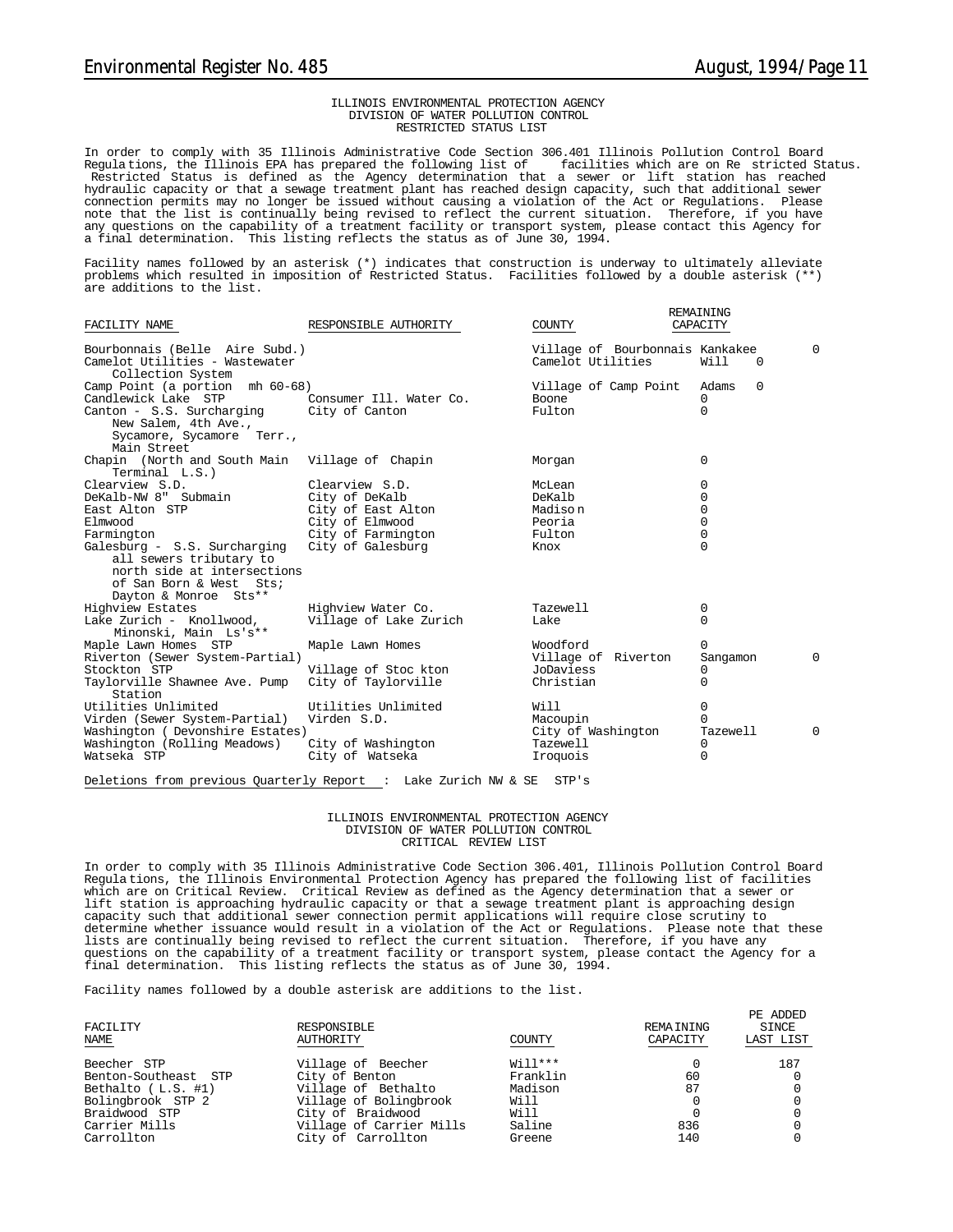| Randolph    | 106                                                                              | 15                                                                                                   |                               |
|-------------|----------------------------------------------------------------------------------|------------------------------------------------------------------------------------------------------|-------------------------------|
|             |                                                                                  |                                                                                                      |                               |
| Tazewell    | 2,330                                                                            | $\Omega$                                                                                             |                               |
|             |                                                                                  | $\Omega$                                                                                             | $\Omega$                      |
| DuPage      | 8,769                                                                            | 95                                                                                                   |                               |
| LaSalle     |                                                                                  | $\Omega$                                                                                             |                               |
| Kane        |                                                                                  |                                                                                                      |                               |
| Jackson     | 6                                                                                | 3                                                                                                    |                               |
| DuPage      | <sup>0</sup>                                                                     |                                                                                                      |                               |
| Shelby      | 60                                                                               | $\Omega$                                                                                             |                               |
| McHenry     | 118                                                                              |                                                                                                      |                               |
| Williamson  |                                                                                  | 337                                                                                                  |                               |
| Kankakee    | 8                                                                                |                                                                                                      |                               |
| Vermilion   | 22                                                                               |                                                                                                      |                               |
| Lake        | 40                                                                               |                                                                                                      |                               |
|             |                                                                                  | Lake                                                                                                 | $***$                         |
|             |                                                                                  |                                                                                                      |                               |
|             |                                                                                  |                                                                                                      |                               |
| Lake        |                                                                                  | <sup>0</sup>                                                                                         |                               |
|             |                                                                                  |                                                                                                      |                               |
| McHenry     | 0                                                                                |                                                                                                      |                               |
|             | 1,127                                                                            |                                                                                                      |                               |
|             | 1,151                                                                            |                                                                                                      |                               |
| St. Clair   |                                                                                  |                                                                                                      |                               |
| Stephenson  |                                                                                  |                                                                                                      |                               |
|             |                                                                                  |                                                                                                      |                               |
| Will        |                                                                                  | $\Omega$                                                                                             |                               |
| Rock Island | 5,012                                                                            | 88                                                                                                   |                               |
| DeKalb      | 0                                                                                |                                                                                                      |                               |
| Franklin    | 35                                                                               |                                                                                                      |                               |
|             | Will<br>Village of Lake in the Hills<br>Rock Island<br>Rock Island<br>Stephenson | Derby Meadows Utility Co. Will<br>283<br>1,652<br>$***$<br>County of Lake Public Works<br>248<br>459 | 168<br>49<br>16<br>575<br>182 |

Deletetions from previous quarterly report : Antioch

\*\*\*Contact IEPA - Permit Section

MM:sp5439c/2-5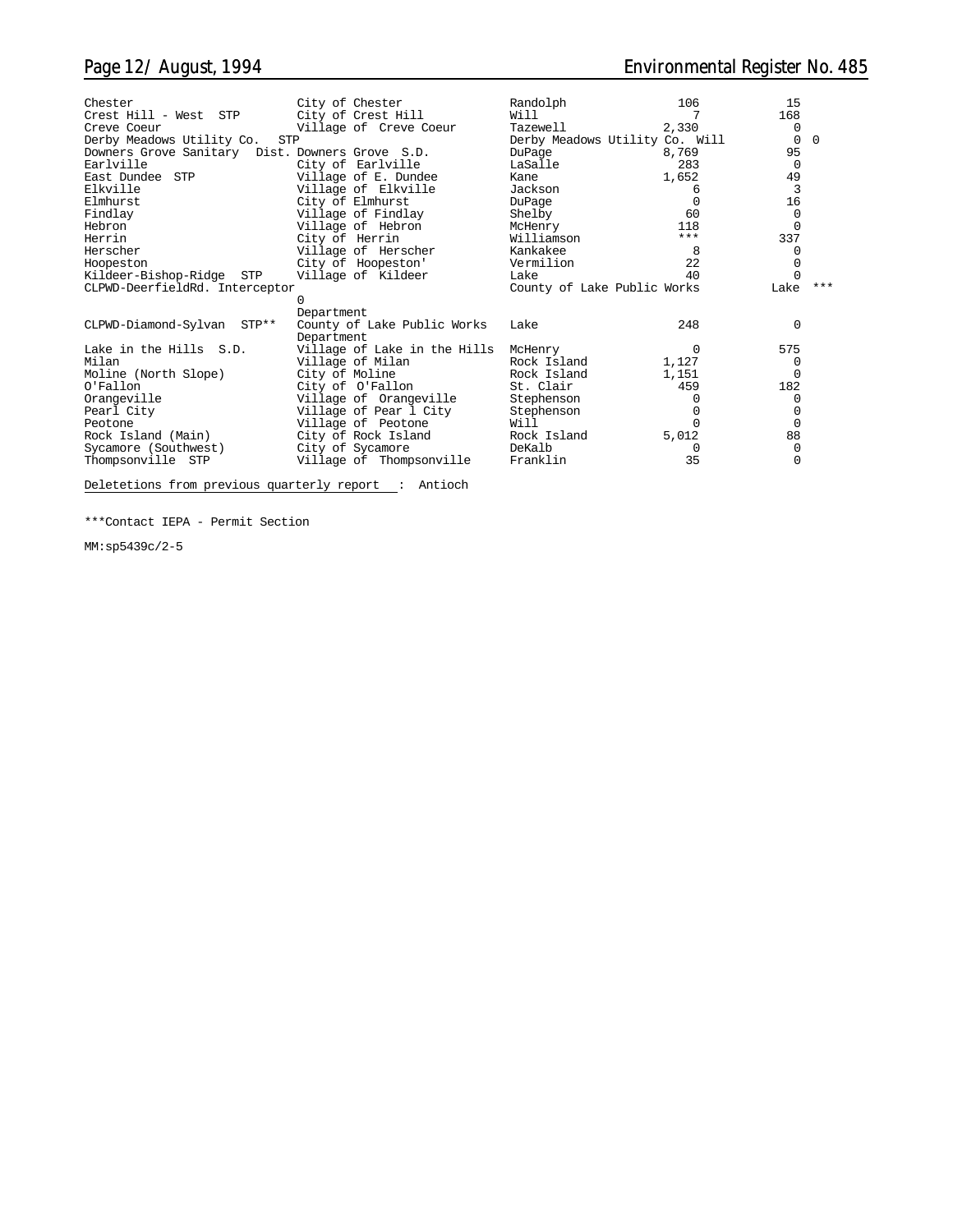# **WATERWAYS CRUISE AND ENVIRONMENTAL WORKSHOP**

**EILEEN JOHNSTON is organizing another waterways cruise and floating seminar on October 1, 1994. The floating seminar is planned to discuss areas of environmental concern and the progress made in solving problems since the first Earth Day in 1970. Participants will view pictures of what the areas looked like twenty years ago. Speakers from state and federal agencies and industries will discuss the environmental progress made, pollution abatement, and current problems.**

**The cruise is on the Wendella and is 72 miles long. Participants will view the ever-changing and exciting shoreline of Chicago and Northern Indiana, and the waterways of the Calumet Sag Channel, Calumet River, and I & M Shipping Canal. The cruise also passes steel mills, new water reclamation facilities, barges, landfills, and the canyon of skyscrapers.**

**Eileen's cruise serves to demonstrate the environmental challenges facing our country due to the dramatic impact of man on the environment. Some of the questions addressed during the floating seminar include: What progress has been made? Can we eat fish from the Lake? How are environmental regulations proposed and enforced?**

**Participants meet at 8:45 a.m. at the foot of the Wrigley Building, and return before 4 p.m. Parking facilities are located west of the building, allow time to locate a space. Use public transportation if possible. Be prompt, don't miss the boat! Bring your lunch. Soft drinks are sold on board. Warm clothes and head gear are in order. The cost is \$45, \$35 for full time students. Send checks to:**

**Eileen Johnston, 505 Maple Avenue, Wilmette, IL 60091; (312) 814-3470 Please make reservation before September 15, 1994. Space is limited, so the sooner the better! \*\*\*\*\*\*\*\*\*\*\*\*\*\*\*\*\*\*\*\*\*\*\*\*\*\*\*\*\*\*\*\*\*\*\*\*\*\*\*\*\*\*\*\*\*\*\*\*\*\*\*\*\*\*\*\*\*\*\*\*\*\*\*\*\*\*\*\*\*\*\*\*\*\*\*\*\*\*\*\*\*\*\*\*\*\*\*\*\***

| Address and the contract of the contract of the contract of the contract of the contract of the contract of the contract of the contract of the contract of the contract of the contract of the contract of the contract of th |
|--------------------------------------------------------------------------------------------------------------------------------------------------------------------------------------------------------------------------------|
|                                                                                                                                                                                                                                |
| Phone <b>Manual</b>                                                                                                                                                                                                            |
| <b>Ticket No.</b> Amount Enclosed                                                                                                                                                                                              |